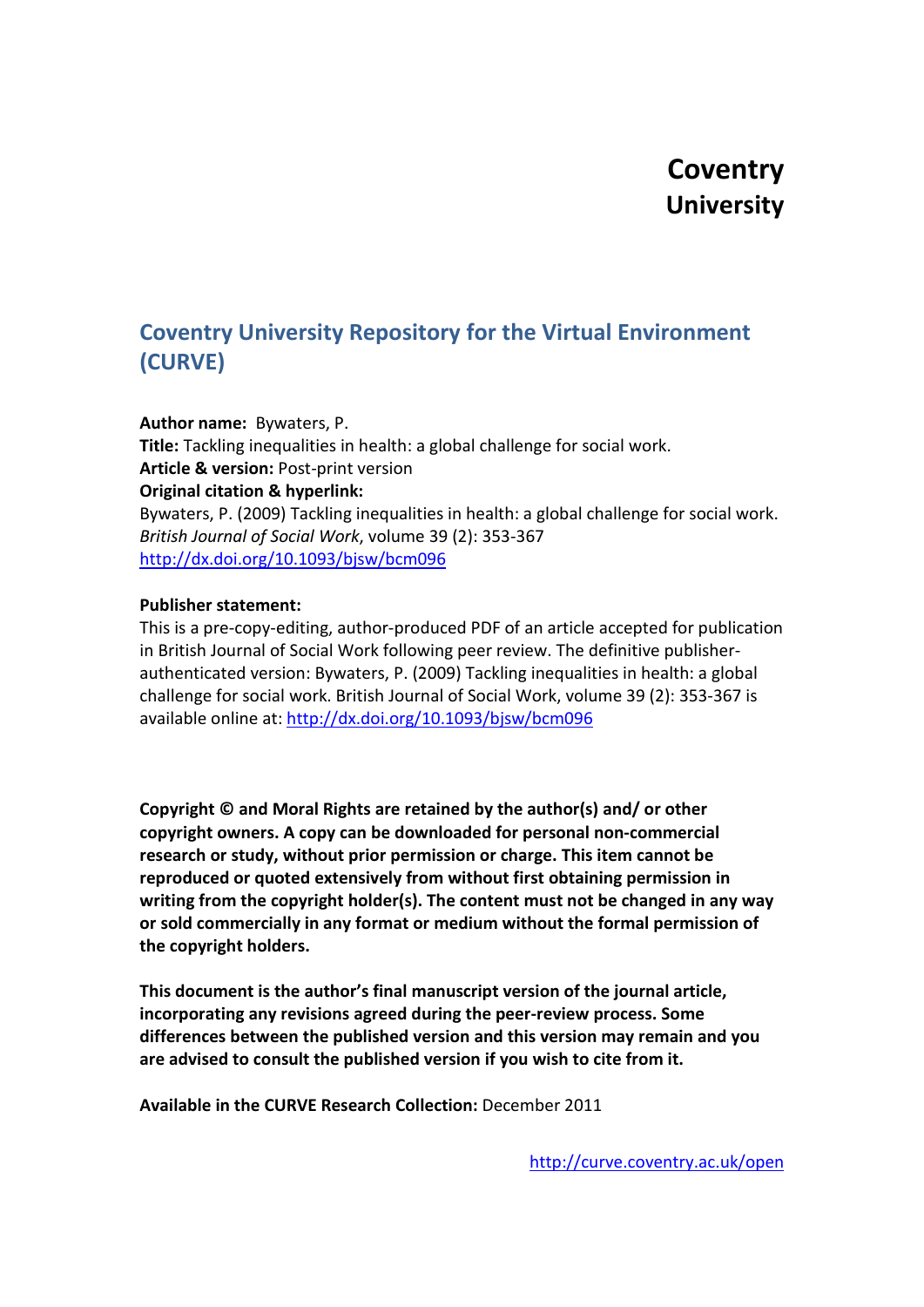bcm096.fm Page 1 Wednesday, August 1, 2007 2:58 PM

*British Journal of Social Work (2007)*, 1 of 15 doi:10.1093/bjsw/bcm09

# **Tackling Inequalities in Health: A Global Challenge for Social Work**

# Paul Bywaters

*Paul Bywaters is Emeritus Professor of Social Work at Coventry University. He was Professor of Social Work and Director of the Centre for Social Justice at Coventry University until he* 5 *retired in 2006. He is also Honorary Professor at the University of Warwick. From 2004 to 2006, he was Convenor of the Social Work and Health Inequalities Network.*

Correspondence to Paul Bywaters, 1 Albany Terrace, Leamington Spa CV32 5LP, UK. E-mail: *P.Bywaters@coventry.ac.uk*

10

30

## **Summary**

This paper presents arguments for recognizing and tackling health inequalities as a major new challenge for social work. Four underpinning points provide the building blocks for this case, that health inequalities are a matter of social justice and human rights, that the causes of health inequalities are primarily social, that poverty and poor health are common characteristics of social work service users and, that, there-15 fore, health inequalities are a vital issue for social workers in all settings. A number of implications for social work practice and policy are outlined. The paper concludes that addressing health inequalities implies that social work has to become more actively engaged with critical global social, economic, environmental and political issues. 20

**Keywords:** 

# **Introduction**

In this paper, I want to argue that tackling the social causes and consequences of health inequalities should be recognized as a major new challenge for social work. As Graham wrote in the introduction to *Understanding Health Inequali-*25 *ties* (2000, p. 3):

This (perspective) turns the spotlight on the link between social inequality and individual health. It does so by focusing on socio-economic inequality: on the fact that how well and how long one lives is powerfully shaped by one's place in the hierarchies built around occupation, education and income.

> *© The Author 2007. Published by Oxford University Press on behalf of The British Association of Social Workers. All rights reserved.*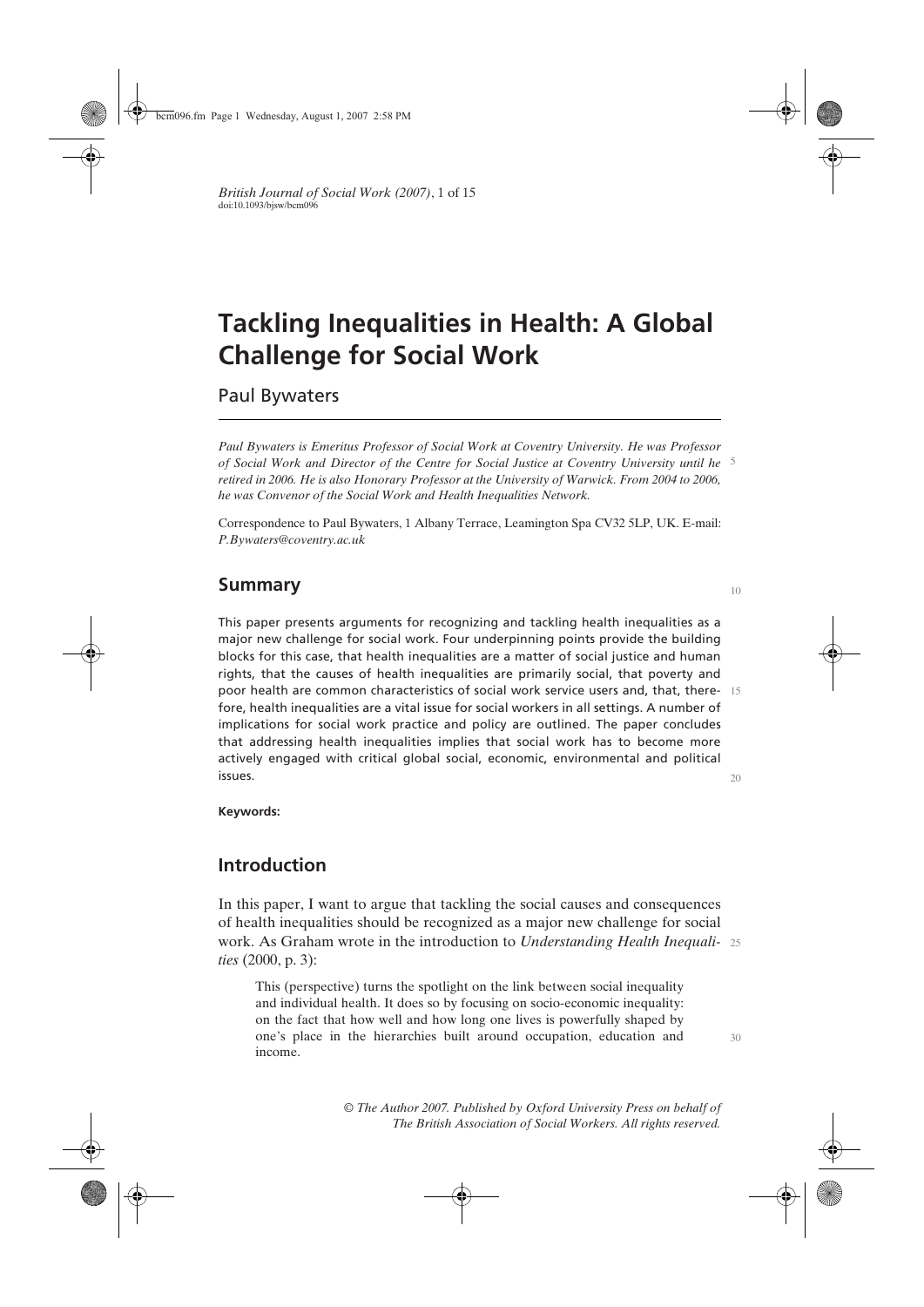Tackling inequalities in health means 'eliminating health disparities that are systematically associated with underlying social disadvantage or marginalization' (Braveman, in Task Force, 2004, p. 7). One way of describing this agenda is identified in a background paper to the 2004 World Health Organisation Ministerial Summit on Equity in Health (Task Force, 2004): 35

- integrated action to develop healthier social, economic, political and physical environments;
- improved access to appropriate universal social care and health systems;
- prioritizing interventions where ill-health and suffering is greatest and  $\frac{40}{40}$ resources to address it are least.

The Millennium Development Goals (United Nations, 2000) reflect international agreement that inequalities in health are a major barrier to improved population health and well-being, to economic growth and to social stability (Feacham, 2000). In the UK, successive government commissioned reports and 45 White Papers (e.g. Acheson, 1998; Wanless, 2002; Department of Health, 2004) have echoed this global emphasis on the significance of reducing health inequalities for meeting health, social and economic policy objectives.

However, it is only recently that theorizing *social work*'s engagement with health inequalities has begun to gain recognition in the UK as a distinctive and 50 integral dimension of social work. This is visible both as a general topic (McLeod and Bywaters, 2000; Bywaters and McLeod, 2001) and through specific studies of, for example, domestic violence, service users'<sup>1</sup> perspectives on palliative care or on mental health services for young people from black and minority ethnic communities and the role of money advice services in contrib-55 uting to better health (Williamson, 2000; Croft, 2006; Street *et al*., 2004; Borland, 2004). But this focus remains a somewhat marginal influence on UK practice, policy and research.

Internationally, too, tackling health inequalities has become an explicit topic of social work discussion. This is reflected in the establishment in 2004 of the 60 Social Work and Health Inequalities Network<sup>2</sup> (SWHIN) and evidenced in papers given by Network members at the International Federation of Social Work congress in Munich 2006, at the 5th International Conference on Social Work in Health and Mental Health in Hong Kong 2006 and in the ESRCfunded research seminar series on social work and health inequalities research 65 (accessible via the SWHIN website). However, such perspectives on healthrelated social work remain in a minority in comparison with analyses of practice which foreground clinical skills and decision making or which draw heavily on psychological models such as those focusing on human development or loss and grief (see, e.g. the proceedings of the 5th International Conference on Social 70 Work in Health and Mental Health, available online at *www.swh2006.com*).

In what follows, I will briefly outline why I think this focus on health inequalities is required in social work. Then, I will explore—or at least sketch out something of what that focus on health inequalities would mean for social work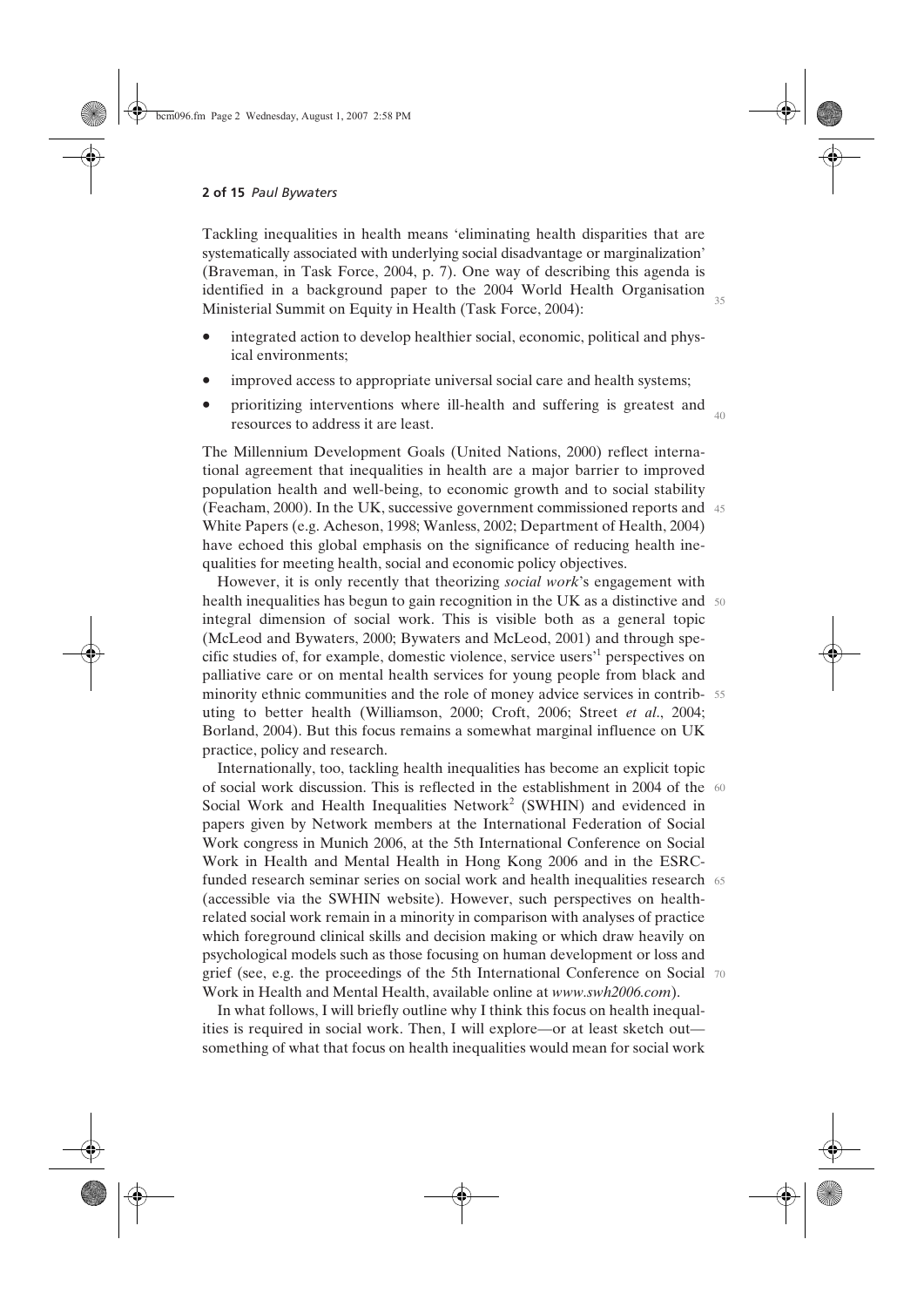*Tackling Inequalities in Health* **3 of 15**

practice and policy. While most social work action will take place locally, I also 75 believe that the global dimensions of health-related policy and practice are essential to the analysis and that view is also reflected in what follows.

# **Why are health inequalities a vital social work issue?**

There are a number of building blocks in this argument. First, health inequalities are physical and emotional signs of social injustice and the contravention of 80 human rights. There is no more powerful marker of social injustice than the levels and trends in life expectancy across and within nations. Differences are huge. In Glasgow, in the UK, the most disadvantaged local district has a life expectancy for men of under fifty-five years, while the national average is over seventy-five (Hanlon *et al*., 2006). In several sub-Saharan African countries, 85 overall average life expectancy is below forty years and has been falling in recent years, while in Japan and Canada, it is over eighty years (Global Health Watch, 2005). Gaps are also growing. Since 1993, average life expectancy in Zimbabwe has *declined* by twenty years, from fifty-five to thirty-five years.

But, of course, it is not just years of life that are lost that matter, but the suf- 90 fering that lies behind it: living with painful chronic and life-threatening illness, facing death with little or no support, being unable to secure for yourself or your family the basic conditions of human existence, finding yourself head of the household when you are only a child. Fundamentally, health inequalities are a moral issue—an issue of social justice and human rights (Nadkarni, 95 2006)—which are identified as central social work concerns in the international definition of social work (International Federation of Social Workers, 2005).

Second, health inequalities are a vital *social work* issue because the primary determinants of health are social. It is the social economic, political and environmental conditions which result in these gross and demeaning inequalities, not pri- 100 marily access to health treatment and care (Marmot and Wilkinson, 2006; Global Health Watch, 2005). But access to health care is socially determined, too.

Health inequalities operate worldwide and are a product of global as well as national and local forces (Wilkinson and Marmot, 2003; Global Health Watch, 2005). Across the world, people's chances of a long and healthy life are prima-105 rily the product of the material circumstances, particularly the income and wealth of the family into which they are born and the range of resources and opportunities that result. In addition, a range of other socially created aspects of people's identities and experiences—such as their gender, ethnicity or sexual orientation—affect their health chances. Of course, health is also linked to age 110 and to physical and cognitive abilities, but, in old age, too, it is the social and economic conditions in which people live that determine to a major extent whether people will die prematurely, live with poor health and how well they can alleviate the consequences (Marmot and Wilkinson, 2006).

Although economic growth has produced substantial increases in average 115 life expectancy in many countries, often, inequalities in health have been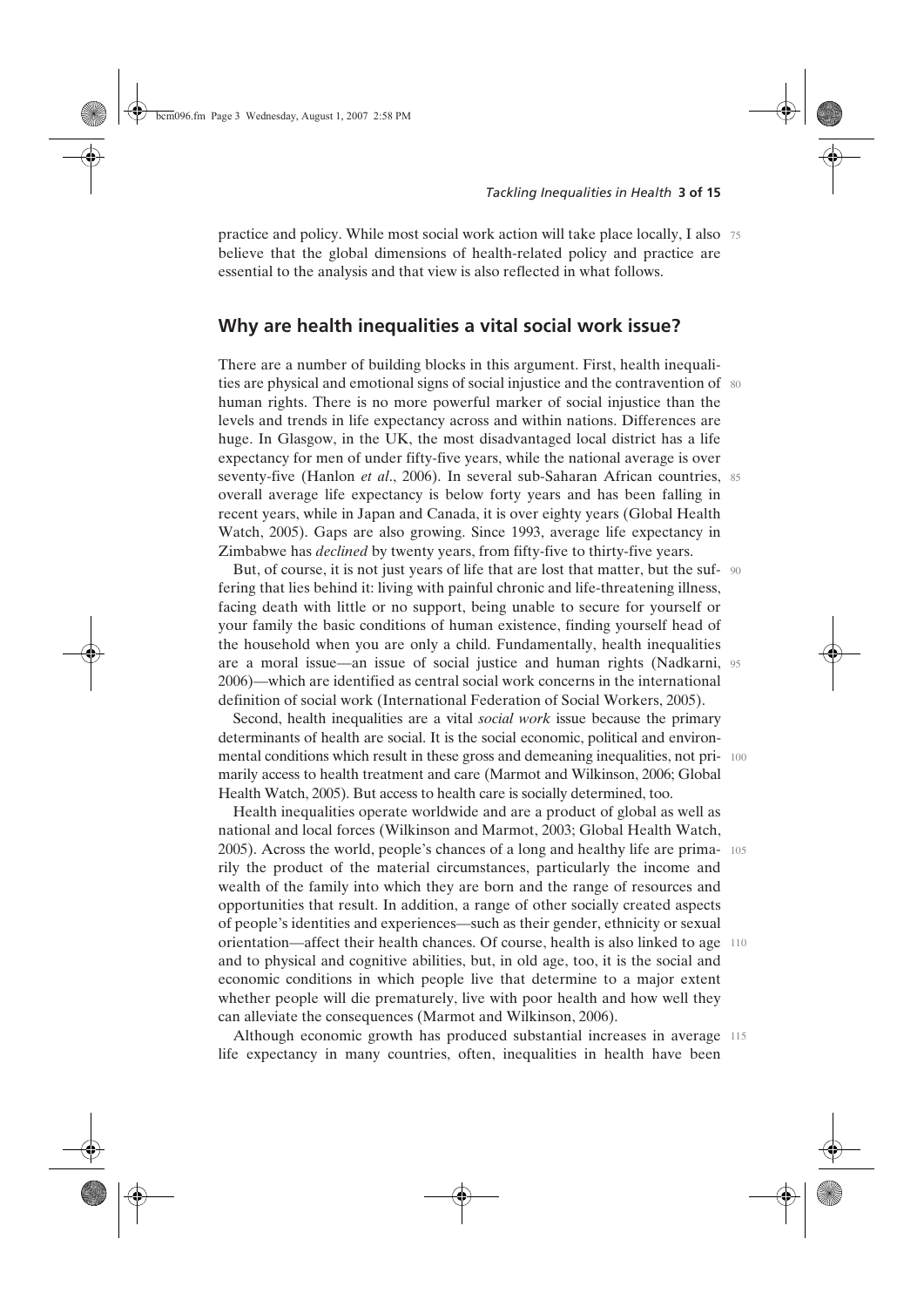exacerbated as social, economic and environmental inequalities have increased (for the UK, see National Statistics, 2006; for Eastern Europe, see Bobak and Marmot, 2005). As the White Paper *Our Healthier Nation* (Department of Health, 1998, p. 12) put it, 'tackling inequalities generally is the best way of 120 tackling health inequalities in particular'. There is increasing evidence that this cannot be done by focusing attention only on the few who are most disadvantaged any more than it can be done by the intervention of medical treatment or care, valuable though that often is. Studies in the UK by Marmot, now the Chair of the WHO's Commission on the Social Determinants of Health, repli-125 cated throughout the world, show that the gradient in life expectancy and sickness goes right across societies (Marmot and Wilkinson, 2001). It is not just that a few people who live in poverty have worse health, but every step across the social hierarchy affects your health and life chances.

The deprivations that result in poor health chances are not just a matter of 130 money. Gordon and colleagues (2003), working for UNICEF, identified eight key dimensions of child poverty: food, safe drinking water, sanitation facilities, health, shelter, education, information and access to services. Globalization increasingly influences the patterns of these core requirements wherever you live in the world (Global Health Watch, 2005). In many cases, globalization has 135 gone hand in hand with neo-liberal economic and social policies which have dominated the thinking of major world powers and international institutions such as the World Bank. This has produced radical changes in economic patterns, generating social, economic and environmental upheavals, often triggering unprecedented migrations of populations between countries and within 140 countries—as China is experiencing—as people are driven to move to seek a better life, or to survive at all.

And globalization has tended to exacerbate rather than reduce the chances of universal access to health care. In many countries in recent years, globalization has meant the shift from public to private health care services, and to pay-145 ments for health care which mean that people are driven into poverty by poor health and unable to secure health care because of poverty (Global Health Watch, 2005).

Third, almost all social work clients or service users are either already living with poor physical or mental health or their health is threatened by the condi-150 tions in which they live (McLeod and Bywaters, 2000).

Poor health and poverty are the two conditions which most commonly characterize social work service users internationally. For those service users whose health is not yet compromised, their future health is under threat from the poverty and poor social and environmental conditions in which they live. Many 155 children with whom social workers work are failing to receive the basic conditions which create the foundation of a healthy life: good and regular food and shelter; education and exercise; physical safety, warm and loving stable relationships with adults who are also able to look after themselves. Many parents are unable to secure the conditions in which they can be a good parent and 160 their own health is also under threat from the common accompaniments of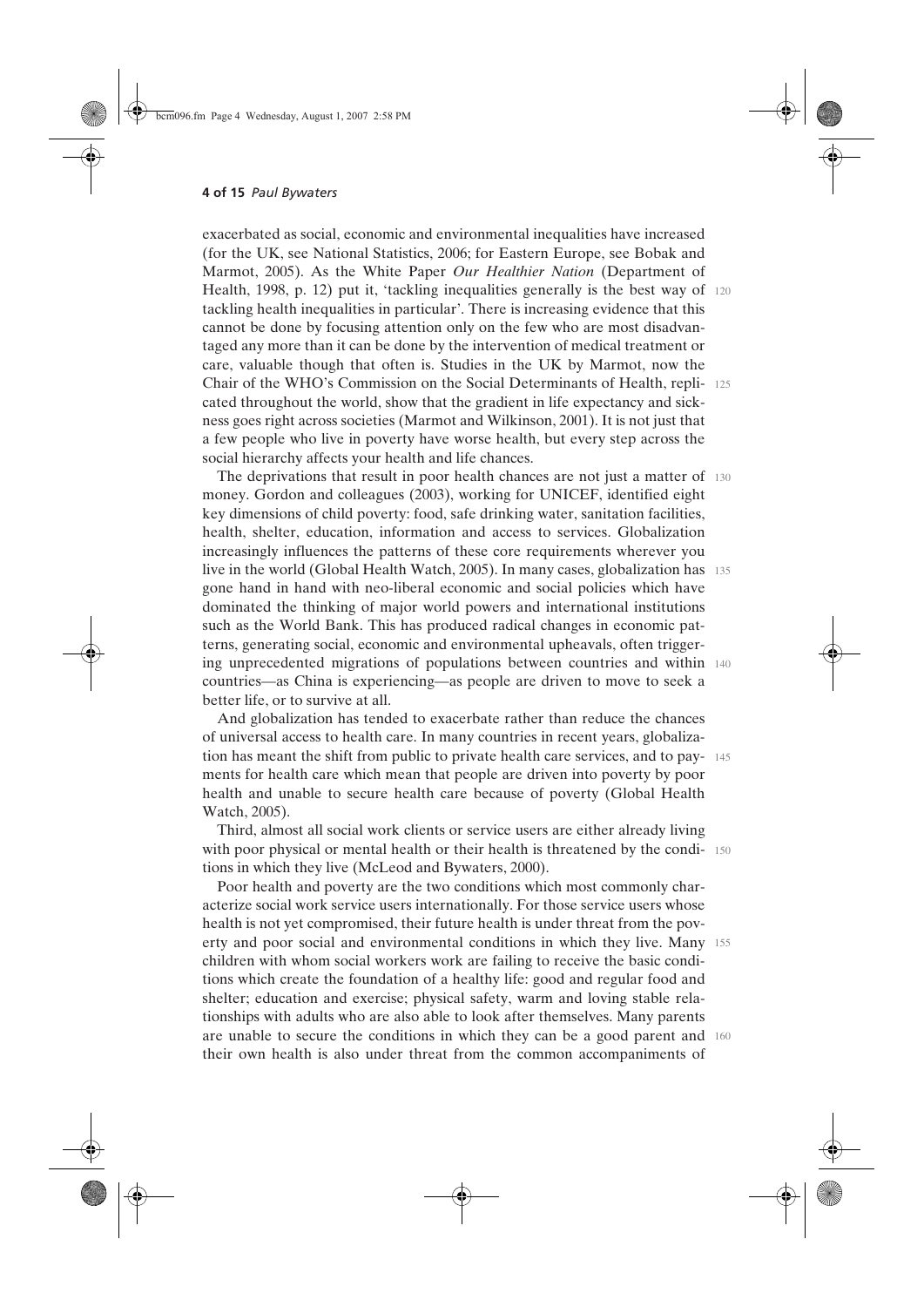#### *Tackling Inequalities in Health* **5 of 15**

175

185

poverty: drug and alcohol abuse, smoking, poor diet, lack of healthy exercise, violence and insecurity. For many social work service users, poor health is the trigger for social work contact (McLeod and Bywaters, 2000). For younger adults, physical impairments, learning disabilities, mental health problems, 165 addictions and violence are the common health-related factors underpinning contact with social workers (Davies, 2002). In old age, it is usually poor physical or psychological health which provokes the need for social care resources—poor health which often reflects the cumulative effects of disadvantage across the life course (Bywaters, 2007). 170

Therefore, fourth, tackling health inequalities is an issue for all social workers, not just those in health settings (McLeod and Bywaters, 2000). Because it is not primarily through health care and treatment that inequalities in health can be reduced but by tackling the fundamental causes as well as the consequences of poor health.

## **What are the implications for social work practice?**

Tackling health inequalities, I suggest, will require some re-thinking of mainstream practice with individuals, families and communities. I make four suggestions here. In this section, I draw repeatedly on the work of SWHIN members. Recent database searches that I have been conducting (unpublished) make it 180 clear that there is little or no hard evidence about which social work interventions have been most effective in tackling specific dimensions of health inequalities in particular contexts. What follows is necessarily an interim account; there is a major research agenda to be addressed here.

## Re-focusing on the fundamental conditions for health

Certainly, as far as the UK and much of the developed world is concerned, it is important to rediscover the importance of work to improve service users' material circumstances: fundamentally, the issues of income and wealth and the associated opportunities or deprivations. As Alston (2006) has argued, globalization—including climate change—is having a dramatic effect on rural 190 poverty in Australia and in many others parts of the world. In the UK, although poverty is a central issue identified by service users—including mental health service users—with which they would like help, this has often been defined as 'not core business' by local authority social services departments (Davis and Wainwright, 2004). However, there are counter examples, including 195 the development of a micro-finance scheme run by credit unions in Wales (Drakeford, 2006). These offer facilities for people to make savings and to secure credit and make repayments in small weekly amounts in areas of poverty and deprivation that often lack formal banking services or where loans for banks and building societies are not available because of perceived risk. Social 200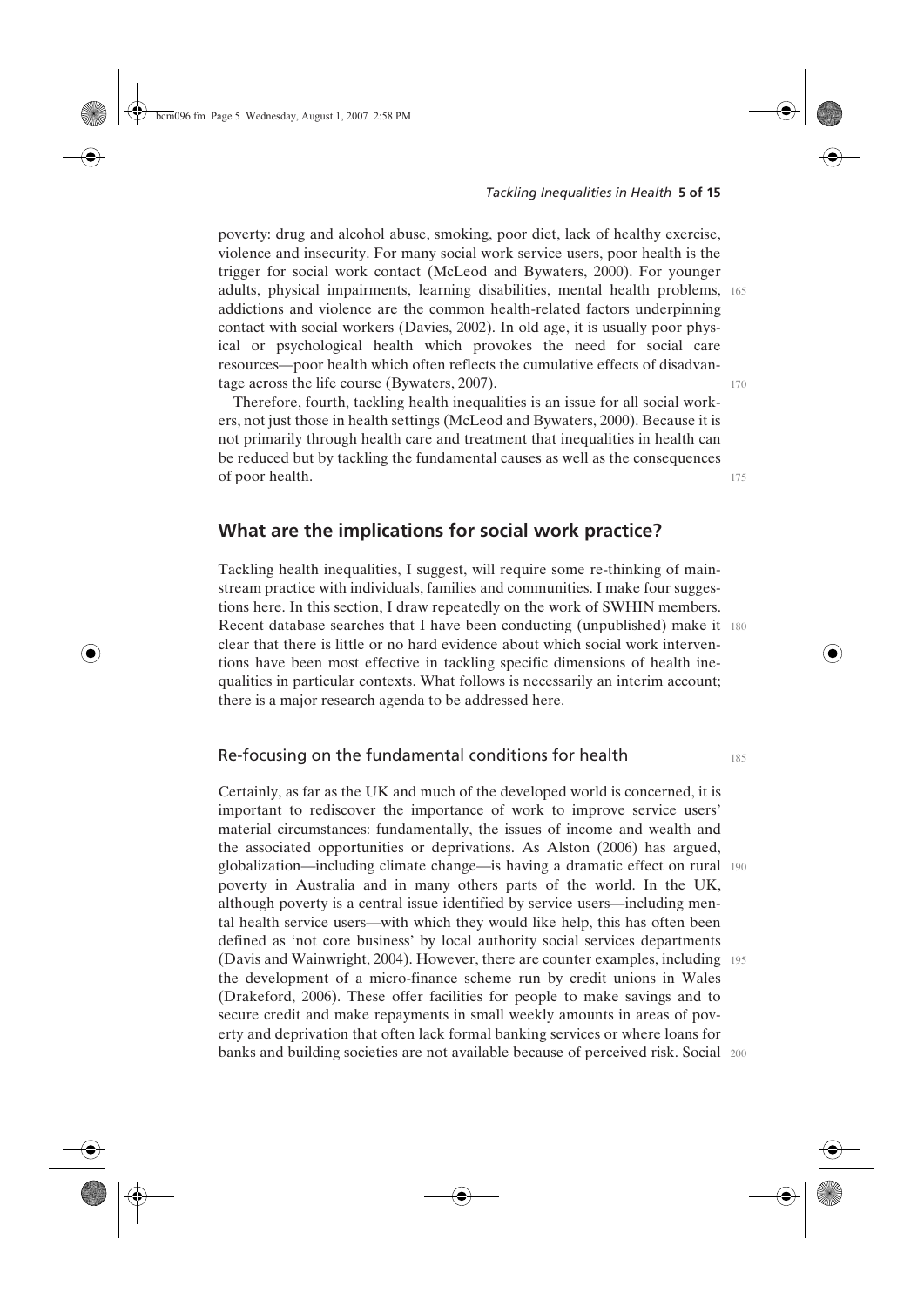workers are being engaged to recruit families to take advantage of the credit union schemes because they are working with the kinds of families most difficult to reach, they have skills in engaging such families and because of the social work values of equality, community and supporting self-reliance. Levy and Payne (2006) have argued that welfare rights advocacy is too complex for 205 social workers carrying other duties to undertake but that such services should be part of the range of services provided by social care teams. However, even if this argument is accepted, there are roles for social workers in raising awareness, making referrals and ensuring successful linkage to advocates in the case of service users who are under extreme pressures, as well as in arguing for such 210 expertise within their service area.

Beyond income and wealth, social workers in many countries should consider whether the people they work with have the basic building blocks of health, such as clean water, fresh air and nutritious food. Nadkarni (2000) has described the application of social work methods to secure a garbage collection 215 system for a slum community in Mumbai, India. But these issues do not just apply in developing countries, where they are likely to be particularly acute, and in post-Communist countries, but for sections of the population in developed countries, too. There are many problems relating to what in the USA is called 'food insufficiency' (Siefert *et al*., 2001). Social care services pro-220 vide food in many settings: residential and day-care; meals on wheels; soup kitchens; to foster-children, and should be aware of the significance of nutrition in such settings. Social workers work in hospitals where—in the UK, for example—several studies have demonstrated that older people in hospitals are at risk of becoming malnourished because they are physically unable to eat 225 food that is provided and no adequate help is offered (Age Concern England, 2006). People who are socially excluded or on the margins face multiple problems with securing adequate nutrition, and there are many wider issues linked to food, such as the relationship between food and mental health, food and violence, food and the ability of children to concentrate in schools, as well as 230 increasing concerns about obesity, particularly amongst disadvantaged populations (Siefert *et al*., 2001). Willows (2005) has recently written about the problem of obesity in indigenous children in Canada, arguing that discrimination against First Nation children is seen in the lack of good data and in the lack of attention to the cultural meanings attached to eating and weight and to percep-235 tions of weight-related illnesses such as diabetes.

## Taking a life-course perspective

Second, greater attention should be paid by practitioners to how disadvantage impacts on health across the life course: how disadvantage at one point in a person's life can have knock-on effects later on and how both the primary 240 causes and the secondary effects can be combated (Davey Smith, 2003). Stephen Rose (2006) in the USA has been demonstrating that people who have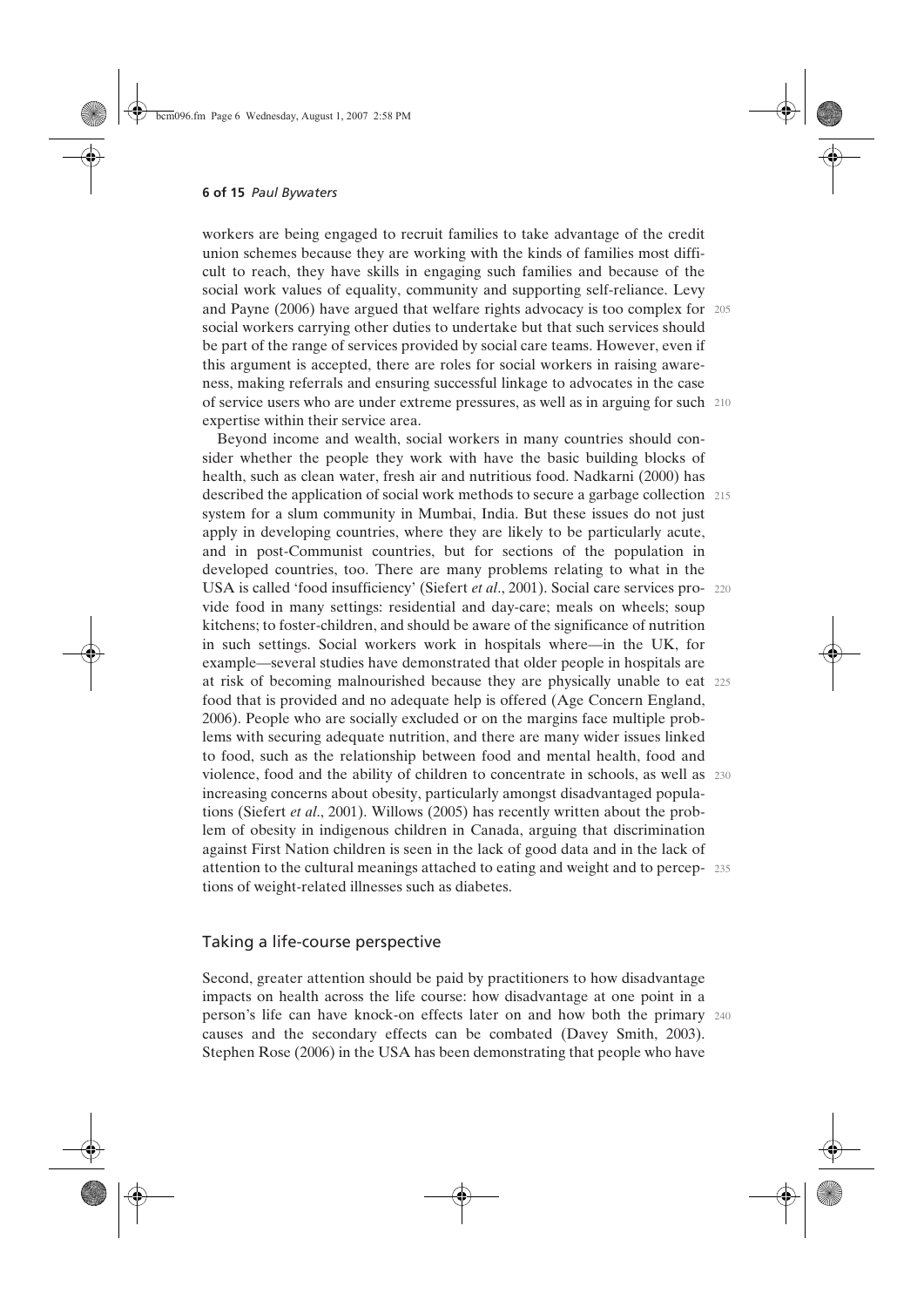#### *Tackling Inequalities in Health* **7 of 15**

suffered from severe disadvantage in childhood are less likely to be able to make good use of conventional mental health programmes in adult life and that such programmes need to be adapted to include such populations. 245 Another of the Network's members was part of a group who compared the response to heart surgery between people who had and had not suffered in the holocaust many decades earlier (Schreiber *et al*., 2004). This means rediscovering the value of focusing on service users' personal histories and learning to interpret the impact of these on their lives and capacities. 250

#### Recognizing the health content of social issues

Many social workers do not recognize—and, therefore, do not pay attention to—the health content of much of their work. For example, most social workers concerned with domestic violence would not consider themselves health workers but both the physical and mental health consequences and accompaniments 255 of such violence on the women (usually) and their children is considerable but often neglected in favour of more immediate issues of safety and separation from the perpetrator (Humphreys, forthcoming; Evans-Campbell *et al*., 2006). Similarly, social workers have, over long periods, paid inadequate attention to the health of children in the care system, contributing to the cumulative disad-260 vantage that those children and young people face (Bywaters, 1996). Recognizing the importance of this aspect of care has led to the appointment of specialist nurses for looked after children in Scotland, working alongside social work teams. A recent study by Greaves and Mulholland (2006) demonstrated both how inadequately social workers were dealing with this—often, there was no 265 health information on file, no record of medications, no evidence of vaccinations completed, no useful health checks completed—and how well this could be transformed by awareness training backed up by the expert support of the nurse.

## Re-focusing practice from individuals and families to populations

In order to see and respond to inequalities in health, we also have to shift some 270 of our attention from individuals and families to populations. The data-mining research technique developed for health-related social work by Joubert and Epstein (2005) is a method for making this shift in focus. This is how Greaves and Mulholland started: with an audit of the health needs of the population of children and young people in the care system. In the USA, Oktay has 275 developed work on the individual consequences of breast cancer by examining *patterns* of breast cancer mortality between African-American and white American populations. She discovered that there is a substantial inequality in cancer outcomes, partly because of different patterns in access to screening (unpublished paper presented at the IFSW Congress Munich, 2006). She iden-280 tified multiple reasons for this which are mainly social and economic at root;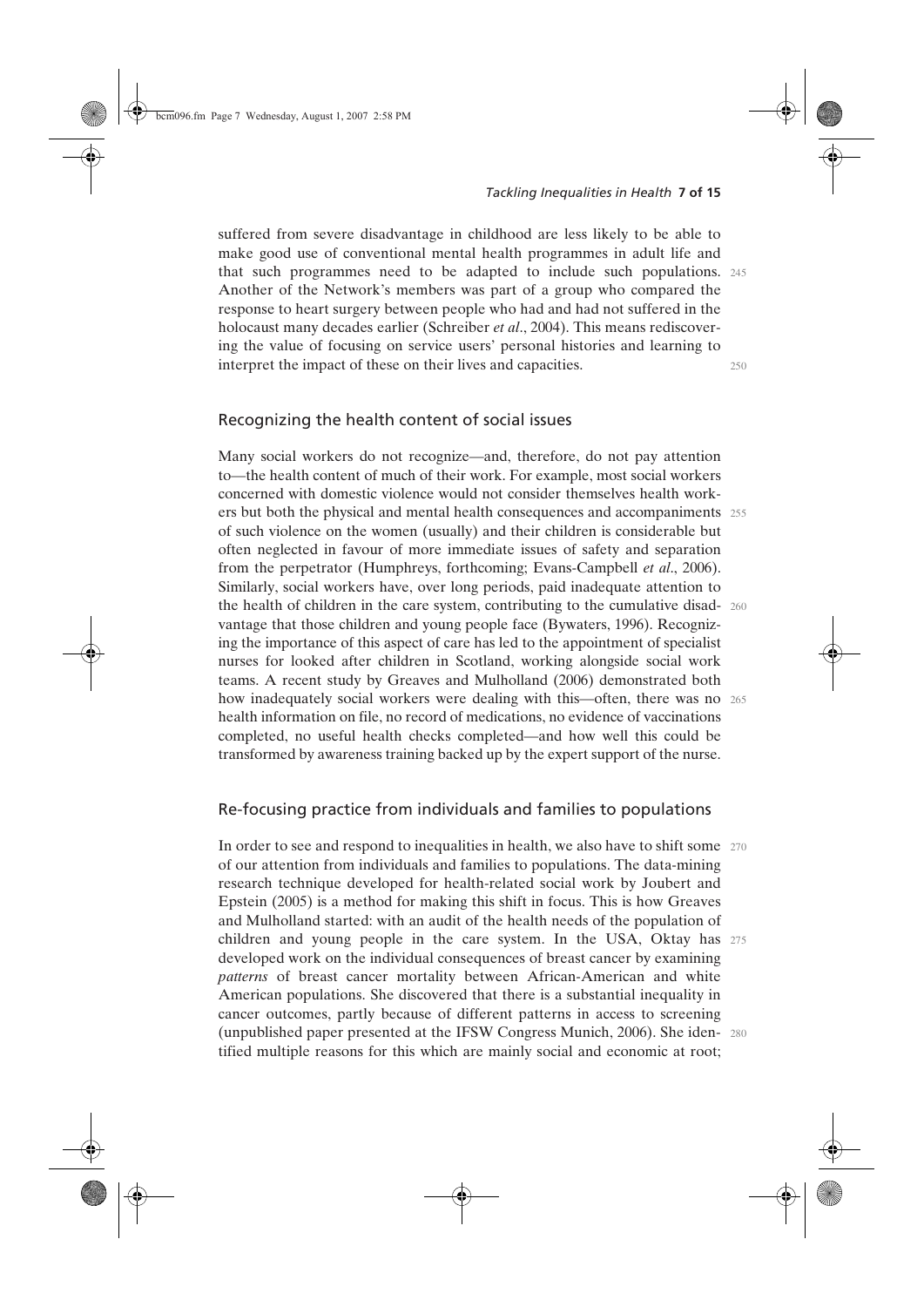some concern individuals' understandings and low expectations developed across the life course; some the costs of accessing health care; some the availability of services. These led to a variety of new issues for social workers to be concerned about in their work with African-American women who are at risk. 285 Raamat (2006) in Estonia has been following a very similar path—looking at the inequalities in cancer death rates between Estonia and other European countries and the growing inequalities within Estonia between rich and poor, urban and rural, more educated and less educated populations, those with health cover and those without. This also led her to look at patterns in help-seeking behaviour and 290 how early cancer was likely to be diagnosed in different social groups. Like Oktay, she argues that social workers have to respond to these socially patterned inequalities at both the individual and the population levels.

#### From protection to prevention

Child protection has been at the centre of social work practice in developed 295 countries over the past three decades, beginning with a focus on physical abuse and extending to sexual abuse. This focus on protection has now been extended to social work approaches to work with older people (Brown and Stein, 1998). Clearly, this is an important issue, but has the focus on what used to be called 'non-accidental' injuries prevented social workers from perceiving the import-300 ance of accidental injuries and other causes of illness, impairment and death in childhood and adult life? Deaths in accidents run at about four times the level of homicides in the UK (Home Office, 2004). Childhood injuries in the UK have a very strong association with poverty and poor living conditions. Roberts and Power (1996) reported that children in social class V were fifteen times 305 more likely to die in a house fire than children in social class I and five times more likely to die in a road accident as a pedestrian. So, why have social workers not been concerned about this much greater level of avoidable injury and premature death? Similarly, in the UK, between 25,000 and 55,000 excess deaths amongst older people have occurred in winter each year for the last dec-310 ade, primarily because of the combined effects of housing that is difficult to heat and fuel poverty (Healy, 2003). Again, this massive avoidable loss of life has not been a focus of systematic social work action, although the majority of older people in contact with social workers will be at risk due to poverty and poor environmental conditions. Social workers are reported by a fuel poverty 315 adviser to frequently argue that this is not their concern (Saran Jarvie, National Energy Action worker in Coventry, personal communication).

# **What are the implications for policy work?**

In this section, I want to begin by discussing policy intervention within one country before considering global issues. As will already have become apparent, 320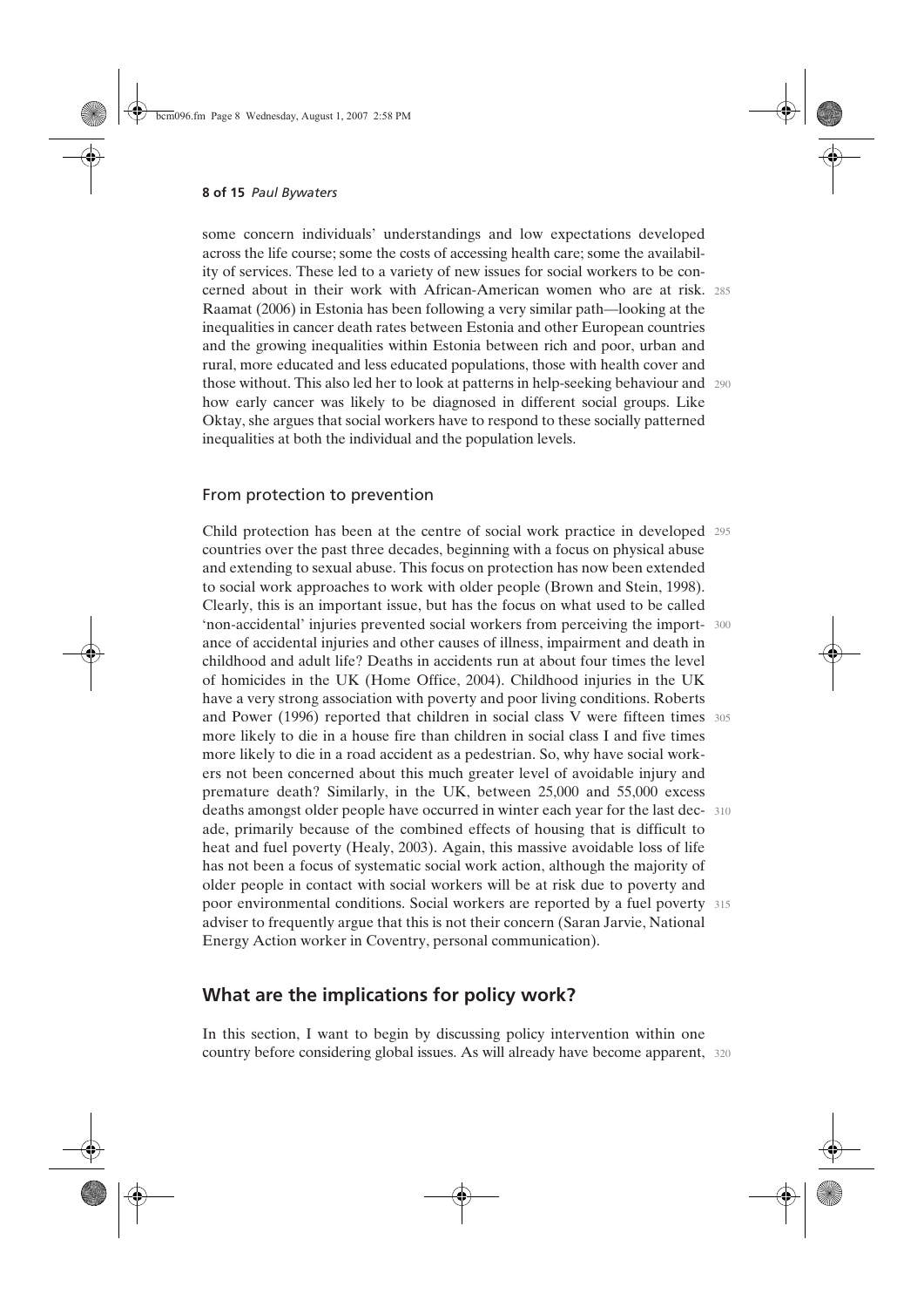*Tackling Inequalities in Health* **9 of 15**

the health inequalities agenda involves multiple kinds of social policy issues. These can be conceptually divided into two types: creating the conditions for equitable health and securing equitable access to treatment and care.

## Creating the conditions for equitable health

I have already discussed some of the practice issues linked to primary preven-325 tion of poor health. Although, in the UK and—from the evidence of social work journals—internationally, social workers are not greatly engaged in antipoverty work, the creation of both welfare systems and opportunities to earn adequate income through work are necessary, if not sufficient, conditions for greater equity in health. In the UK, the best examples of social work-related 330 policy work to reduce poverty are currently being seen in Wales (Drakeford, 2006). Drakeford—a social work academic turned government policy adviser has worked to develop locally based anti-poverty initiatives which have secured government support by demonstrating their impact. The first is the micro-credit scheme outlined above. A second example is the placing of money 335 advice workers in GP surgeries, focusing particularly on the financial needs of older people and people with mental health problems. They have demonstrated that for every £1 spent by the government to fund the scheme, £5 is going into the pockets of people who were not otherwise claiming their minimum level of benefits. In these and other examples, a social work knowledge 340 of the dynamics of poverty in the lives of individuals and families, complemented by a structural analysis and skills in negotiating political and policy making obstacles, has proved a valuable asset in developing effective solutions.

## Securing equitable access to treatment and care

Struggles to secure and maintain access to health and social care services and, 345 particularly, equity of access to treatment and care are almost universal across the world. In countries with universal health care systems, supposedly provided free at the point of access, such as the UK and Scandinavia, there are constant policy battles to maintain both universality and equity. For example, in the UK, dental care has been privatized by stealth, with substantial proportions of the 350 population unable to access an NHS dentist, and other much needed services (such as eye care, chiropody and physiotherapy) are also rationed by lack of supply and often by charging systems, even when provided by the state health care system (Shepherd *et al*., 1996). Age-based discrimination is built into health care decision making by the widespread use of the notion of quality-355 adjusted life years, such as in the approval of prescription medicines. Alongside overt rationing policies which create inequalities in access, there are widespread informal, institutional practices which mean that some minority ethnic groups, in particular, as well as others, such as travellers (Van Cleemput, 2000;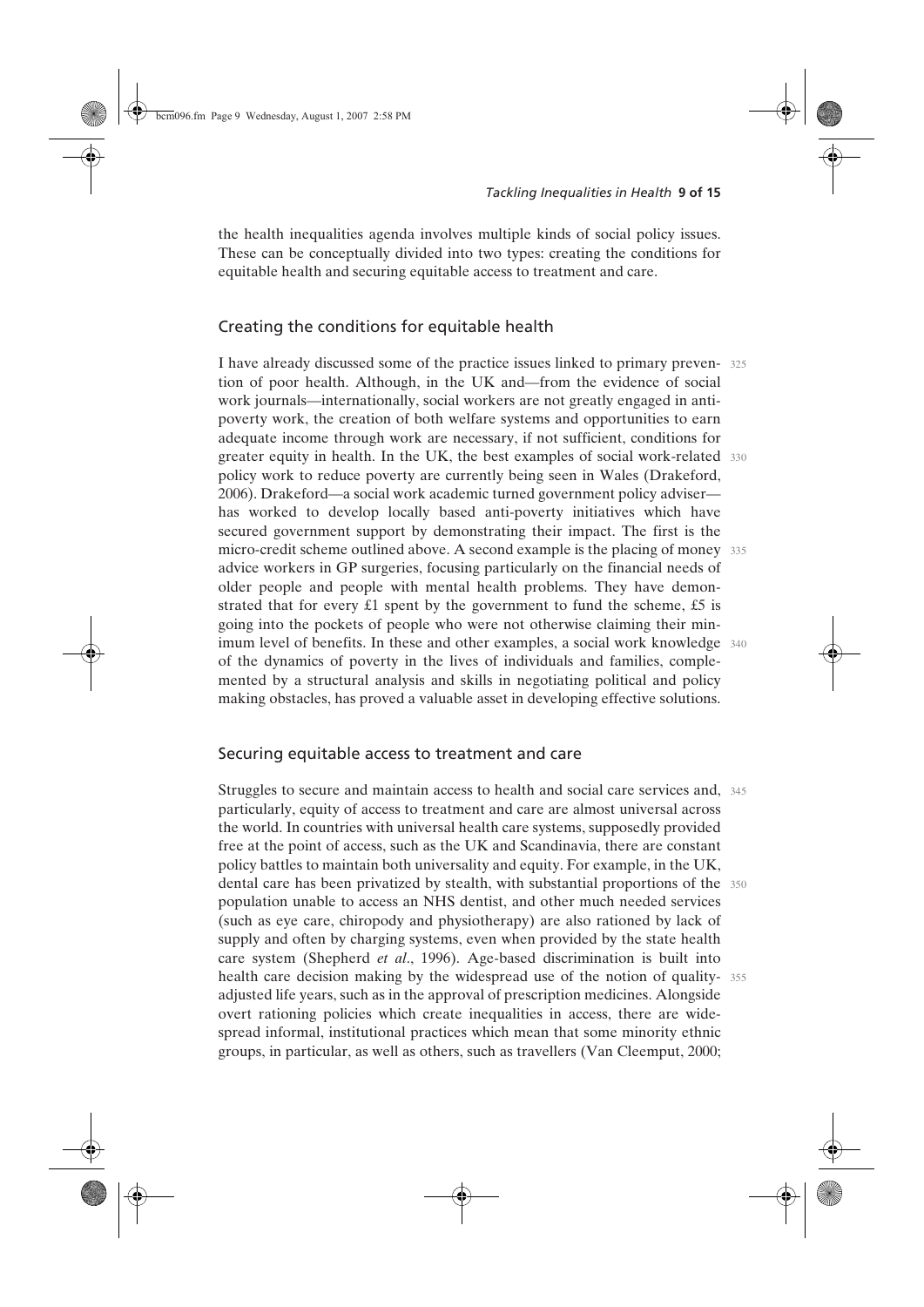Cemlyn and Briskman, 2002), homeless people (Kushel *et al*., 2001) and prison-360 ers (Butler and Milner, 2003), get a second-class service.

In countries *without* universal, free health services, the situation is much worse, of course, with people in poverty often unable to secure health care and people who are ill often having being forced into poverty in order to secure treatment (Global Health Watch, 2005). This has been described for China by 365 another member of the Network who has identified a number of potential entry points for social work intervention:

• public education in providing information to the disadvantaged groups, like migrant workers and older retired people, helping them to make informed choices;

370

380

385

395

- forming self-help groups of people suffering chronic illness to facilitate mutual support;
- advocacy by identifying loopholes and sensitizing government and the general public on issues of inequality relating to health;
- networking with relevant government departments and concerned medical 375 practitioners to conduct policy analysis; and
- evaluation research in order to identify the underlying social, economic and political factors of inequality, proposing evaluation tools and making suggestions for proactive solutions to problems and long-term development (Law, 2006).

As Law says, there are a variety of opportunities for social workers to engage at the national and local policy levels, including through research. Similarly, in the USA, Perloff (1996) has argued that social workers have the possibility not only to assist individuals to make best use of Medicaid-managed care systems, but also to advocate for access to care for disadvantaged populations.

## Global policy development

However, increasingly, many policies, including policies affecting access to health care (see Global Health Watch, 2005), are not determined primarily at the local or national levels and can only be influenced by action on the international stage. The issues here are many and complex, and that is leaving aside 390 the question of how social work can secure influence. The Global Health Watch report for 2005/06 identifies some of the major concerns that influence people's health across the globe:

- the world economic order;
- the costs and consequences of warfare and violence;
- climate change;
- the role and operations of international pharmaceutical companies;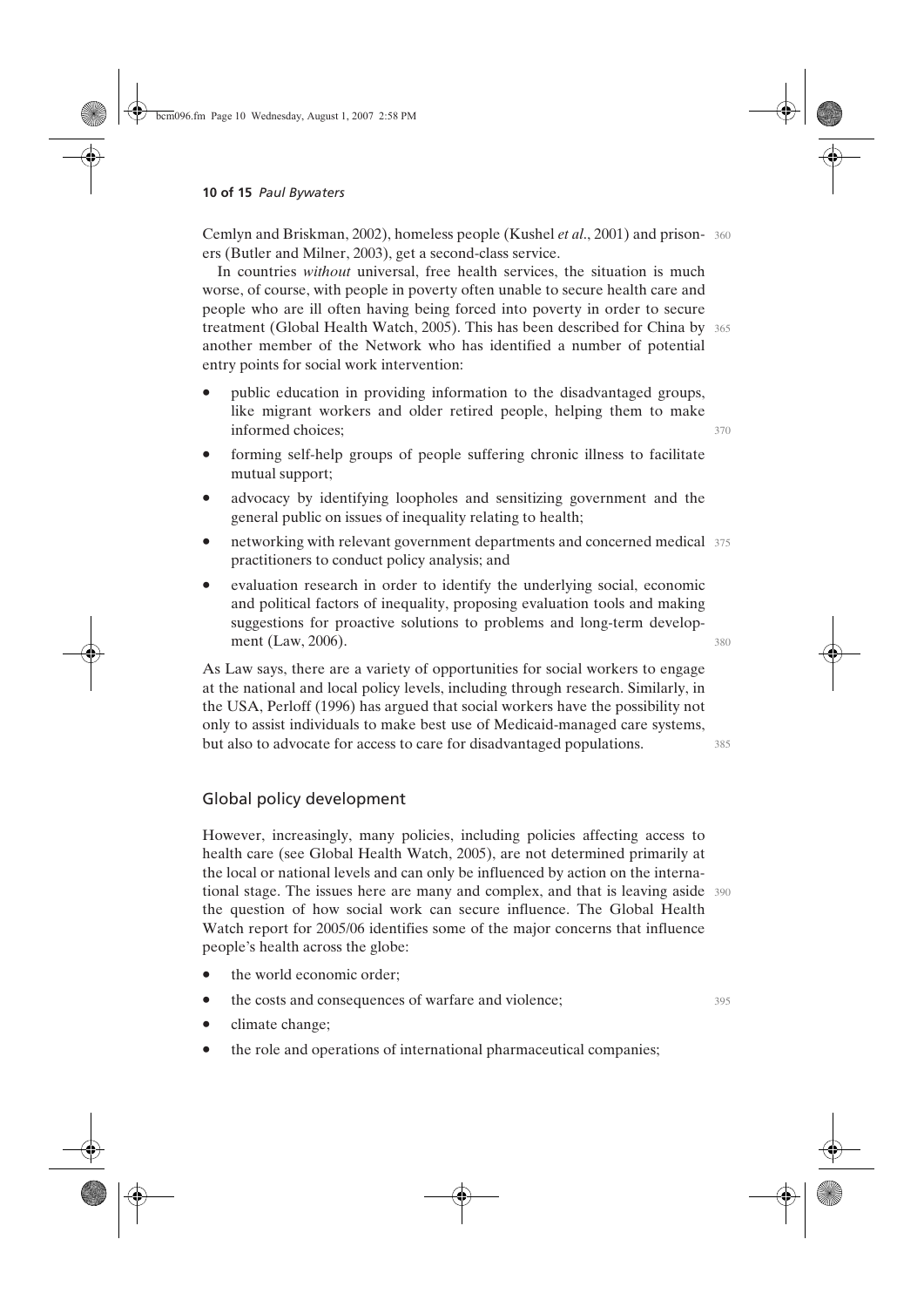bcm096.fm Page 11 Wednesday, August 1, 2007 2:58 PM

*Tackling Inequalities in Health* **11 of 15**

- the protection of access to fundamental human knowledge such as the human genome;
- the drain of health and social care professionals from developing to 400 developed countries.

As yet, there is too little evidence of social work involving itself with these issues for them to be explored in detail.

However, while most social work activity will continue to operate mainly at the local and individual levels (Payne, 2006), I suggest that social work should not 405 ignore the moral and practical challenges that the global policy context represents. Of course, social work has little or no power globally, but it has exercised relatively little energy even on understanding how a greater role might be secured, how alliances might be sought or built, how influence might be earned or how global movements might be supported or fostered. The International Federa-410 tion of Social Workers has accreditation at the UN as a non-governmental organization—but not at the WHO—and a small team of volunteer advocates who operate in that forum. That is not an impressive organizational response from an internationally recognized profession, with over eighty countries having national organizations of social workers involving around half a million members. 415

# **Conclusions**

In working on the development of the Social Work and Health Inequalities Network, my awareness of health inequalities has been enhanced and changed by the perspectives of members from other countries. In part, this has made me more aware of my relative health advantages, but it has also reinforced such 420 sense as I had that those very advantages are built in part on others' disadvantages: on others' poverty wages, on the relative power of the 'north' in international forums, where issues of trade, security, health and other policies are determined, on the capacity of the UK to attract foreign professionals to staff our health, social care services and other services.

For me, a focus on social work's commitment to tackle health inequalities forces us to look 'upstream'—to think about what we can do to tackle causes as well as ameliorating the consequences of socially created injustices that threaten not only quality of life but life itself. In a globalized world, social work has to become more critically engaged in promoting a health equity agenda 430 with international issues through our national governments and through social work's representatives in international organizations, as well as in our individual involvements. Of course, social work cannot act alone. We need to work with others who share similar values and goals. But, here, our record is again not good. Social work is also not visible (and, of course, I have to include 435 myself in this) in the alternative global social movements working for more equitable health: the People's Health Movement; Global Health Watch; the Global Forum for Health Research. We claim as a profession to be engaged in

425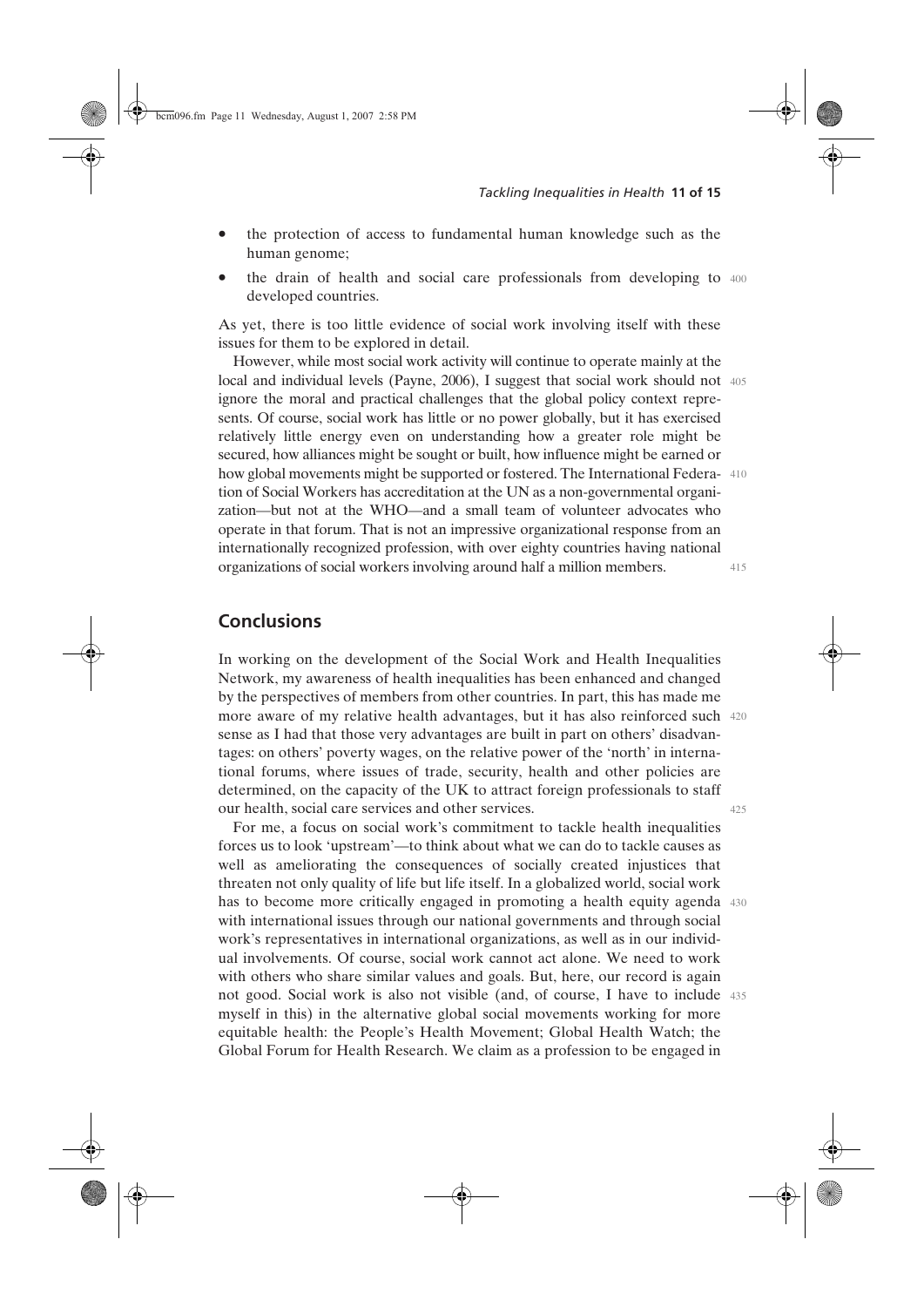the empowerment of ordinary people but we have shown no serious political engagement with these major movements.

Social work will not be the central player in building new international arrangements, but, to be true to its code of ethics, social work has a moral obligation to act when and where it can to oppose, reduce and mitigate the causes and consequences of health inequalities. There is growing evidence (indicated above) of small-scale interventions by social workers making a difference. But 445 much greater awareness of the importance of health inequalities in service users' lives and of the potential for social work to act to combat these is required. In turn, this requires a sea change in the profession's perceptions of the purpose and function of health-related social work. There are some signs of national and international action by social workers to address the major policy issues but 450 these need to be greatly strengthened and developed. The inequalities that I have been discussing threaten not only individual people's health, but the future stability of the world's political and economic and ecological systems. The unjust conditions that undermine health also undermine human rights more generally, they undermine the chance of humanity living peacefully with each other and, 455 ultimately, they threaten the very survival of human life on planet Earth.

*Accepted: June 2007*

### **Notes**

- 1. The term 'service users' is employed throughout to describe the range of people with or for whom social workers work or might work, including those not seeking, not receiving or refusing services. No terminology is currently universally acceptable or entirely satisfactory.
- 2. The Social Work and Health Inequalities Network, which has around 150 members from more than fifteen countries across the world, was founded in 2004 as a result of discussions at the 4th International Conference on Social Work in Health and Mental Health in Quebec. At the Conference, Stephen Lewis (the UN envoy on HIV AIDS in Africa) challenged social work to make its presence felt in international policymaking forums and to argue for global health justice. The Network is, in part, a response to that challenge and it exists to link social workers in different parts of the world who want to promote and discuss social work practice or policies or research or education that actively combats inequalities in health. For more information about the Network, go to *www.warwick.ac.uk/go/swhin*.

# **References**

- Acheson, D. (1998) *Independent Inquiry into Inequalities in Health*, London, Department of Health.
- Age Concern England (2006) 'Hungry to be heard: The scandal of malnourished older people in hospitals', available online at *www.ageconcern.org.uk/AgeConcern/ Documents/Hungry\_to\_be\_Heard\_August\_2006.pdf*.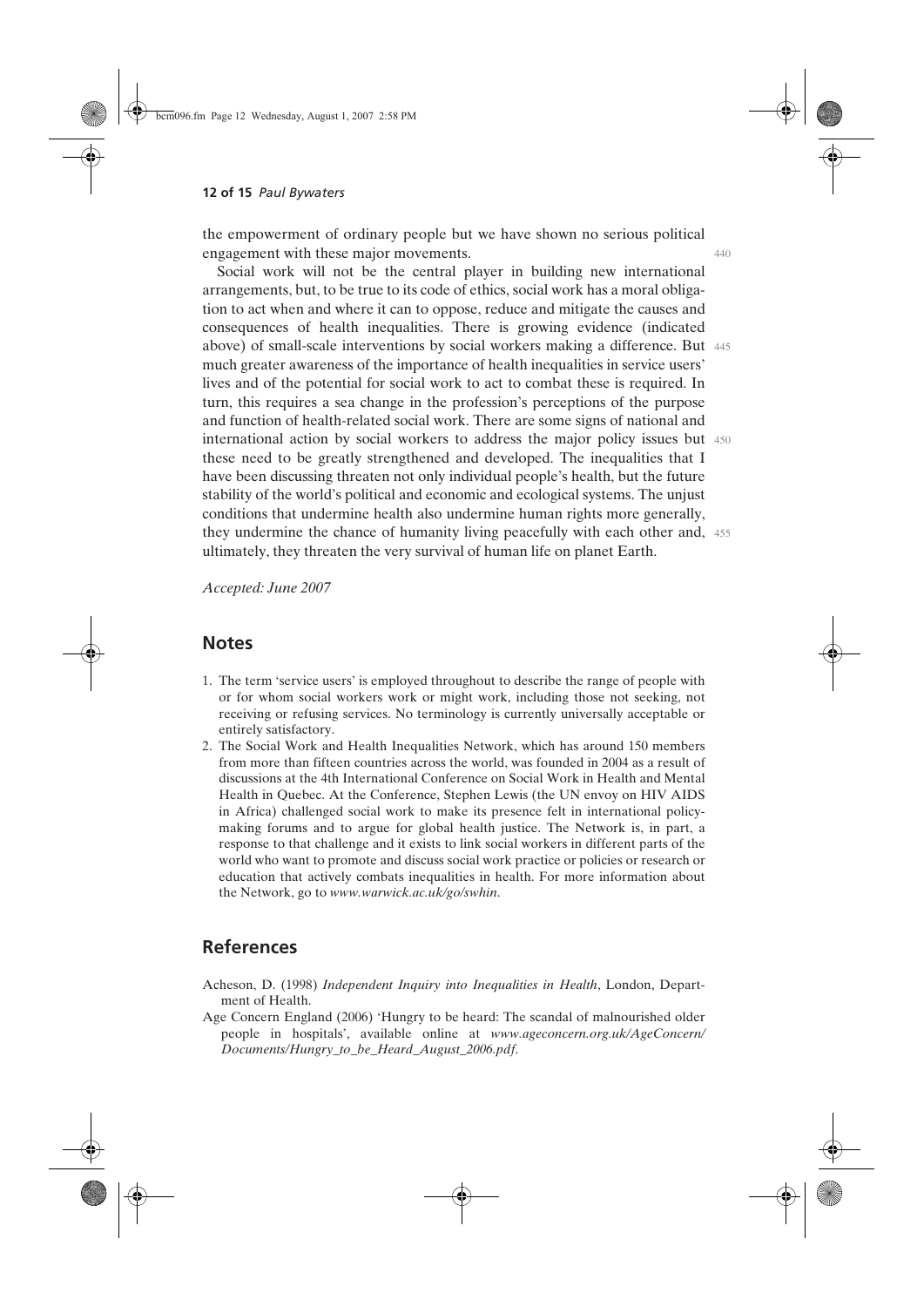bcm096.fm Page 13 Wednesday, August 1, 2007 2:58 PM

#### *Tackling Inequalities in Health* **13 of 15**

- Alston, M. (2006) 'Globalisation, rural restructuring and health service delivery: Policy failure and the role of social work', available online at *www2.warwick.ac.uk/fac/ cross\_fac/healthatwarwick/research/devgroups/socialwork/swhin/esrc\_seminar\_series/ seminar\_2/alstonpaper.pdf*.
- Bobak, M. and Marmot, M. (2005) 'Social and economic changes and health in Europe East and West', *European Review*, **13**(1), pp. 15–31.
- Borland, J. (2004) *Better Advice, Better Health: Final Evaluation Report*, Gwynedd, Bangor, Citizens Advice Bureau and University of Wales.
- Brown, H. and Stein, J. (1998) 'Implementing adult protection policies in Kent and East Sussex', *Journal of Social Policy*, **27**, pp. 371–96.
- Butler, T. and Milner, L. (2003) *The 2001 New South Wales Inmate Health Survey*, Sydney, NSW Corrections Health Service.
- Bywaters, P. (1996) 'Government, social services departments and the health of children and young people: Which way forward?', *British Journal of Social Work*, **26**(6), pp. 777–92.
- Bywaters, P. (2007) 'Understanding the lifecourse', in Lymbery, M. and Postle, K. (eds), *Social Work: A Companion to Learning*, London, Sage.
- Bywaters, P. and McLeod, E. (2001) 'The impact of New Labour health policy on social services: A new deal for services users' health?', *British Journal of Social Work*, **31**(4), pp. 579–94.
- Cemlyn, S. and Briskman, L. (2002) 'Social (dys)welfare within a hostile state', *Social Work Education*, **21**(1), pp. 49–69.
- Croft, S. (2006) 'Social work and health inequalities: A palliative care perspective', available online at *www2.warwick.ac.uk/fac/cross\_fac/healthatwarwick/research/devgroups/ socialwork/swhin/esrc\_seminar\_series/seminar\_1/croftpaper.pdf*.
- Davey Smith, G. (2003) *Health Inequalities: Lifecourse Approaches*, Bristol, The Policy Press.

Davies, M. (ed.) (2002) *The Blackwell Companion to Social Work*, Oxford, Blackwell.

- Davis, A. and Wainwright, S. (2004) 'Combating poverty and social exclusion: Implications for social work education', *Social Work Education*, **24**(3), pp. 259–73.
- Department of Health (1998) *Our Healthier Nation*, London, Department of Health.

Department of Health (2004) *Choosing Health*, London, Department of Health.

- Drakeford, M. (2006) 'Does equality matter? Poverty, social work and making a difference in health', available online at *www2.warwick.ac.uk/fac/cross\_fac/ healthatwarwick/research/devgroups/socialwork/swhin/esrc\_seminar\_series/seminar\_1/ drakefordpaper.pdf*.
- Evans-Campbell, T., Lindhorst, T., Huang, B. and Walters, K. L. (2006) 'Interpersonal violence in the lives of urban American Indian and Alaska Native women: Implications for health, mental health, and help-seeking', *American Journal of Public Health*, **96**(8), pp. 1416–22.
- Feacham, R. G. A. (2000) 'Editorial: Poverty and inequity: A proper focus for the new century', *Bulletin of the World Health Organization*, **78**(1), pp. 1–2.
- Global Health Watch (2005) *Global Health Watch 2005–2006: An Alternative World Health Report*, London/New York, Zed Books.
- Gordon, D., Nandy, S., Pantazis, C., Pemberton, S. and Townsend, P. (2003) *Child Poverty in the Developing World*, Bristol, The Policy Press.
- Graham, H. (2000) *Understanding Health Inequalities*, Buckingham, Open University Press.
- Greaves, E. and Mulholland, R. (2006) 'Addressing the unmet health needs of accommodated children & young people through health and social work inter-agency partnerships, available online at *www2.warwick.ac.uk/fac/cross\_fac/healthatwarwick/ research/devgroups/socialwork/swhin/esrc\_seminar\_series/seminar\_3/elaine.doc*.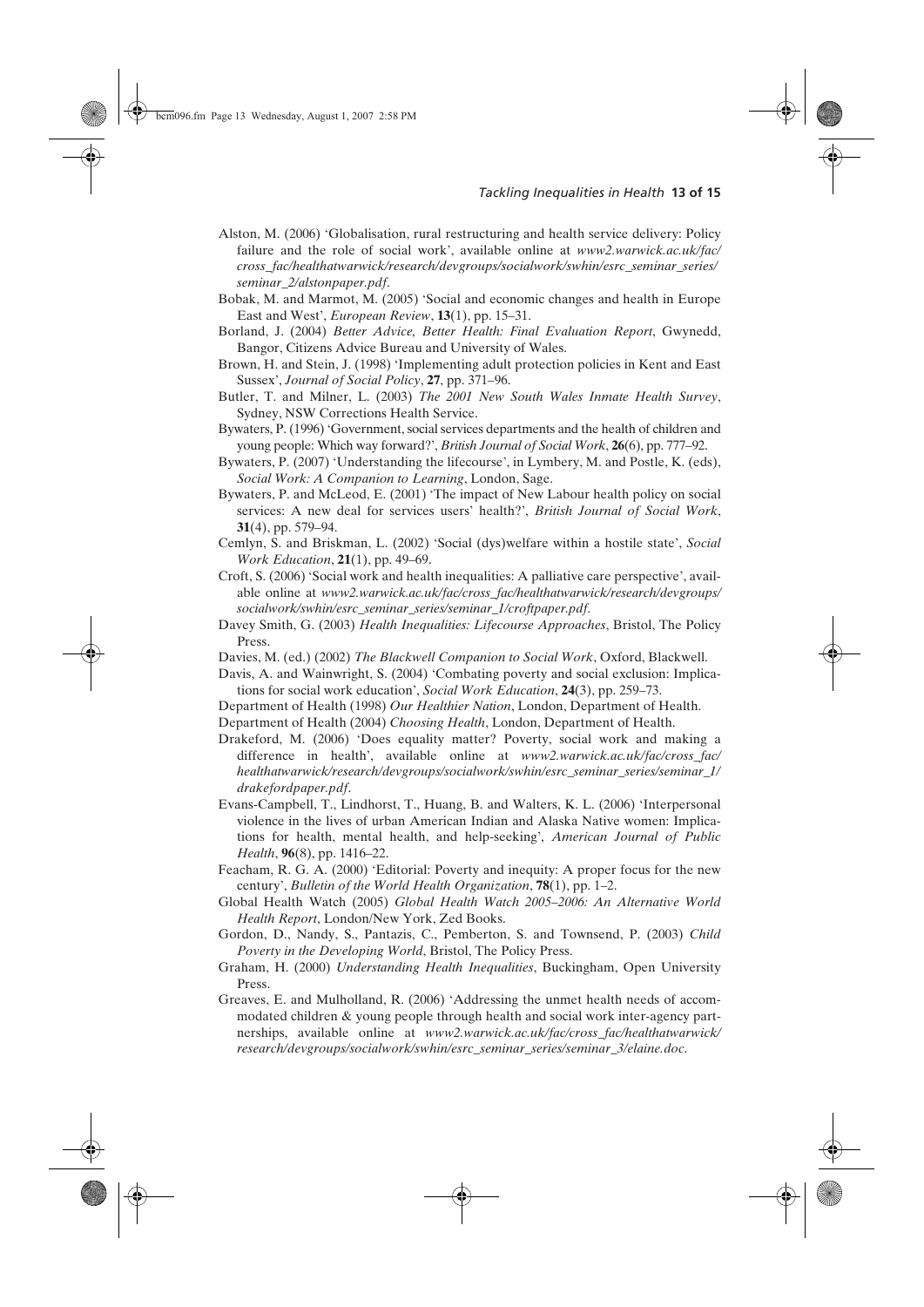- Hanlon, P., Walsh, D. and Whyte, B. (2006) *Let Glasgow Flourish*, Glasgow, Glasgow Centre for Population Health.
- Healy, J. D. (2003) 'Excess winter mortality in Europe: A cross country analysis identifying key risk factors', *Journal of Epidemiology and Community Health*, **57**(10), pp. 784–9.
- Home Office (2004) *Crime in England and Wales 2002–3: Supplementary Volume 1, Homicide and Gun Crime*, London, The Home Office.
- Humphreys, C. (forthcoming) 'A health inequalities perspective on violence against women', *Health and Social Care in the Community*.
- International Federation of Social Workers (2005) 'Ethics in social work: Statement of principles', available online at *www.ifsw.org/en/p38000324.html*.
- Joubert, L. and Epstein, I. (2005) 'Multi-disciplinary data-mining in allied health practice', *Journal of Social Work Research and Evaluation*, **6**(2), pp. 139–41.
- Kushel, M. B., Vittinghoff, E. and Haas, J. S. (2001) 'Factors associated with the health care utilization of homeless persons', *Journal of the American Medical Association*, **285**, pp. 200–06.
- Law, A. (2006) 'Marketisation, fee charging, and inequity of the health care system in mainland China', available online at *www2.Warwick.Ac.Uk/Fac/Cross\_Fac/Healthatwarwick/Research/Devgroups/Socialwork/Swhin/Esrc\_Seminar\_Series/Seminar\_2/ Agnespaper.Pdf*.
- Levy, J. and Payne, M. (2006) 'Welfare rights advocacy in a specialist health and social care setting: A service audit', *British Journal of Social Work*, **36**(2), pp. 323–31.
- Marmot, M. and Wilkinson, R. (2001) 'Psychosocial and material pathways in the relation between income and health: A response to Lynch *et al*', *British Medical Journal*, **322**, pp. 1233–6.
- Marmot, M. and Wilkinson, R. (eds) (2006) *Social Determinants of Health*, Oxford, Oxford University Press.
- McLeod, E. and Bywaters, P. (2000) *Social Work, Equality and Health*, London, Routledge.
- Nadkarni, V. (2000) 'Interventions on garbage pollution using integrated social work practice framework', available online at *www.anthro.umontreal.ca/varia/beaudetf/ proceed/ftp\_files5/Nadkarni.pdf*.
- Nadkarni, V. (2006) 'The human rights perspective in health social work', available online at *www2.warwick.ac.uk/fac/cross\_fac/healthatwarwick/research/devgroups/ socialwork/swhin/activities/vimla.ppt*.
- National Statistics (2006) 'Life expectancy at birth by health and local authorities in the UK 1991–1993 and 2002–2004', available online at www.statistics.gov.uk/downloads/ theme\_population/LE\_Report\_2005.pdf.
- Payne, M. (2006) 'International social work research and health inequalities', available online at *www2.warwick.ac.uk/fac/cross\_fac/healthatwarwick/research/devgroups/ socialwork/swhin/esrc\_seminar\_series/seminar\_1/paynepaper.pdf*.
- Perloff, J. D. (1996) 'Medicaid managed care and urban poor people: Implications for social work', *Health and Social Work*, **21**(3), pp. 189–96.
- Raamat, K. (2006) 'Social epidemiology as a theoretical framework to identify determinants of late cancer detection in Estonia: A social worker's perspective', available online at *www2.warwick.ac.uk/fac/cross\_fac/healthatwarwick/research/devgroups/ socialwork/swhin/esrc\_seminar\_series/seminar\_2/ramaat.pdf*.
- Roberts, I. and Power, C. (1996) 'Does the decline in childhood injury mortality vary by social class? A comparison of class-specific mortality in 1981 and 1991', *British Medical Journal*, **313**, pp. 784–6.